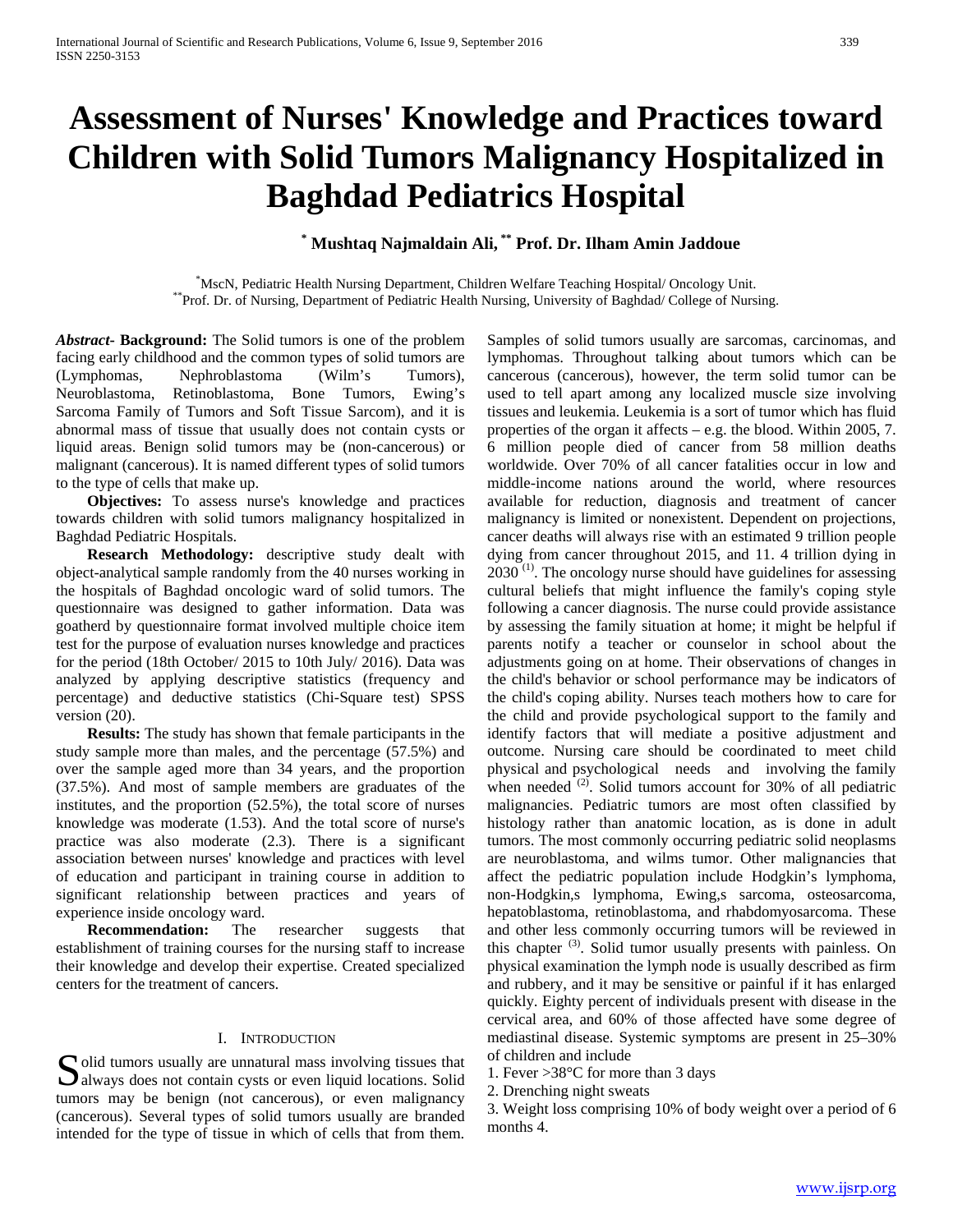The goal of treatment for children with solid tumors has become increasingly focused on response-based therapy and on minimizing late effects. Chemotherapy and radiation therapy are the cornerstones of treatment in solid tumors. Children are at an increased risk for late secondary malignancies resulting from having both chemotherapy and radiotherapy at a time when they are still growing. For this reason, attempts to minimize treatment for those children who already do well based on stage and histology are being trialed. Chemotherapy is an important part of the treatment for solid tumors  $(3)$ .

# **Importance of nursing profession role in the care of sick child in oncology ward**

 Todays' pediatric oncology nurse faces a number of challenges, both from within the profession and from society, to provide clinical expertise in what is a complex and rapidly change specialty. Advance in the medical treatment of childhood cancer means that expected survival rates have never been better. Consequently, nurses caring for children with cancer have had to keep pace with advances with treatment as well as with technological development. The nature of care provided in inpatient, outpatient and community setting has changed over recent years and will continue to do so as a growing number of children in all three setting required highly specialized care throughout their disease trajectory<sup>(6)</sup>.

## II. METHODOLOGY

 Descriptive study dealt with object-analytical sample randomly from the 40 nurses working in the hospitals of Baghdad oncologic ward of solid tumors. The questionnaire was designed to gather information. And data was gathered by questionnaire format involved multiple choice item test for the purpose of evaluation nurses knowledge and practice for the period (18th Octuber/ 2015 to 10th July/ 2016). Data was analyzed by applying descriptive statistics (frequency and percentage) and deductive statistics (Chi-Square test) SPSS version (20).

#### III. RESULT

### **Table (1) observed the frequencies and the present of demographic characteristics in the study.**

| List                    | <b>Demographic characteristics</b> | Frequency       | <b>Percent</b>    |
|-------------------------|------------------------------------|-----------------|-------------------|
| $\mathbf{1}$            | <b>Gender</b>                      |                 |                   |
|                         | Male                               | 17              | 42.5              |
|                         | Female                             | $\overline{23}$ | $\overline{57.5}$ |
|                         | <b>Total</b>                       | 40              | 100.0             |
| $\overline{2}$          | Age (year)                         |                 |                   |
|                         | $19 - 23$                          | 6               | 15.0              |
|                         | $24 - 28$                          | 13              | 32.5              |
|                         | $29 - 33$                          | $\overline{6}$  | 15.0              |
|                         | 34 - and more                      | 15              | 37.5              |
|                         | <b>Total</b>                       | 40              | 100.0             |
| $\overline{\mathbf{3}}$ | <b>Marital status</b>              |                 |                   |
|                         | Married                            | $\overline{21}$ | $\overline{52.5}$ |
|                         | Single                             | 14              | 35.0              |
|                         | Divorced                           | $\overline{2}$  | 5.0               |
|                         | Widowed                            | $\overline{3}$  | 7.5               |
|                         | <b>Total</b>                       | 40              | 100.0             |
| $\overline{\mathbf{4}}$ | <b>Educational level</b>           |                 |                   |
|                         | College                            | 6               | 15.0              |
|                         | Institute                          | 21              | 52.5              |
|                         | Secondary School                   | 13              | 32.5              |
|                         | <b>Total</b>                       | 40              | 100.0             |
| $\overline{5}$          | <b>Hospital</b>                    |                 |                   |
|                         | Children Welfare Teaching          | 22              | 55.0              |
|                         | <b>Child's Central Teaching</b>    | 18              | 45.0              |
|                         | <b>Total</b>                       | 40              | 100.0             |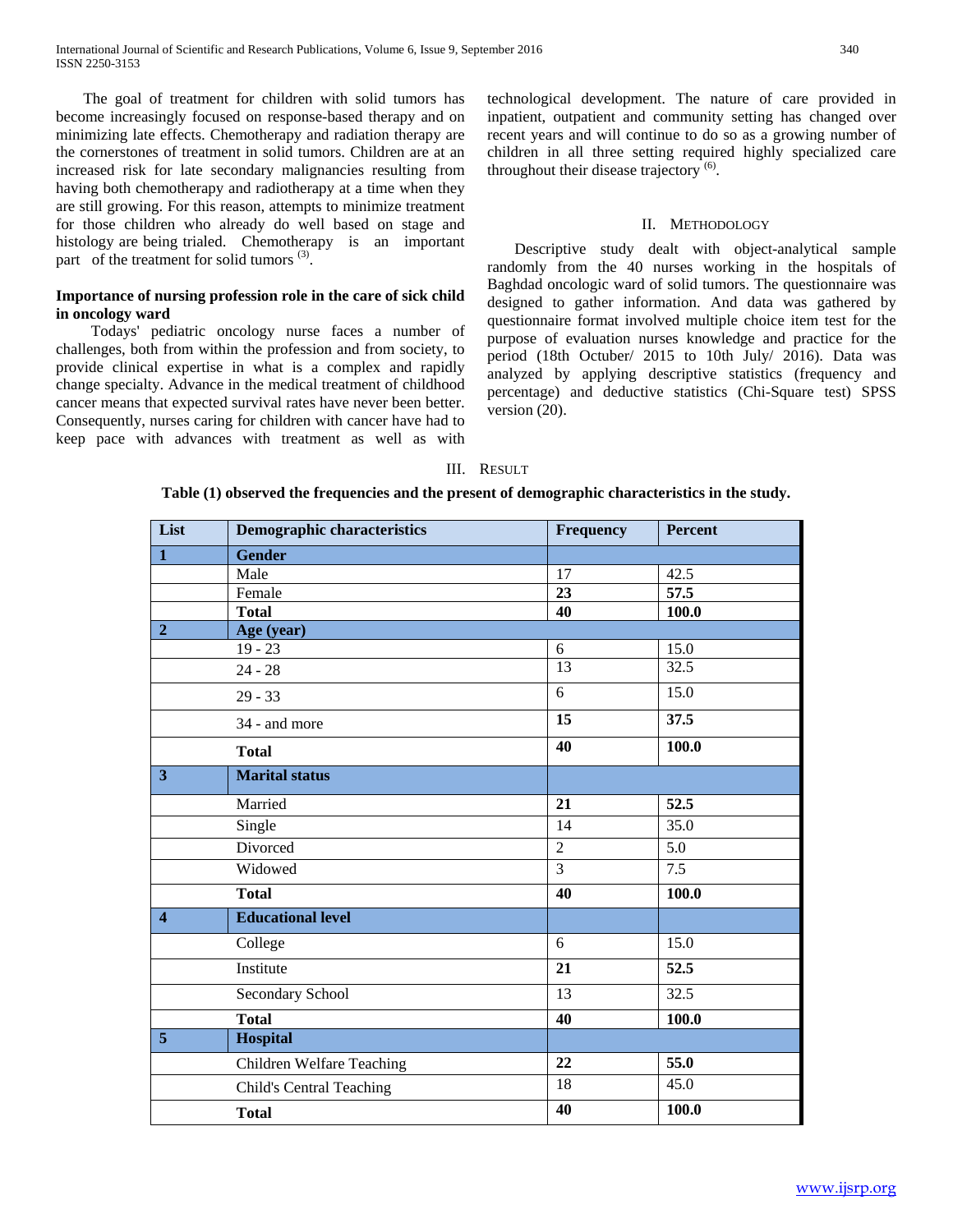| List           | <b>Demographic characteristics</b>    | <b>Frequency</b> | Percent |
|----------------|---------------------------------------|------------------|---------|
| 6              | Years of experience in general nurses |                  |         |
|                | Less than 1 year                      | 6                | 15.0    |
|                | $1 - 5$                               | $\overline{7}$   | 17.5    |
|                | $6 - 10$                              | 18               | 42.0    |
|                | $11 - 15$                             | $\overline{2}$   | 5.0     |
|                | $16 - 20$                             | $\overline{2}$   | 5.0     |
|                | 21 - and more                         | 5                | 12.5    |
|                | <b>Total</b>                          | 40               | 100.0   |
| $\overline{7}$ | Years of experience in oncology unit  |                  |         |
|                | Less than 1 year                      | 11               | 27.5    |
|                | $1 - 3$                               | 6                | 15.0    |
|                | $4 - 6$                               | 11               | 27.5    |
|                | $7 - 9$                               | 8                | 20.0    |
|                | $10 - 12$                             | 1                | 2.5     |
|                | 13 and more                           | 3                | 7.5     |
|                | <b>Total</b>                          | 40               | 100.0   |
| 8              | <b>Training Courses</b>               |                  |         |
|                | <b>Yes</b>                            | 25               | 62.5    |
|                | No                                    | 15               | 37.5    |
|                | <b>Total</b>                          | 40               | 100.0   |

 Table (1) shows that the females of sample study are more than males, it is ( 57.5 % ) females and ( 42.5 % ) males, within age group of ( 34 and more ) years, the highest percentage ( 37.5 % ) of the study sample, the marital status shows that the highest percentage are married ( 52.5 % ) of the study sample, the nurse's educational level is institution it ( 52.5 % ), and the nurse's number shows that the highest percentage it is ( 55.0 % ) in Children Welfare Teaching Hospital, the years of experience in general nurses group ( $6 - 10$ ) shows that the highest percentage ( 42.0 % ), and the years of experience inside oncological unit of nurse's group(Less than 1 years and  $4 - 6$ ) shows that the highest percentage ( 27.5 % ) in both of them. Regarding Training Course. It indicates that the highest percentage are (62.5% %) they have training course.

| List            | items                                                                    | <b>Right</b>   | Wrong          | M.S  | RS  | Ass. |
|-----------------|--------------------------------------------------------------------------|----------------|----------------|------|-----|------|
|                 |                                                                          | <b>Answers</b> | <b>Answers</b> |      |     |      |
| $\overline{1}$  | Characteristics of tumor by localization.                                | 19             | 21             | 1.47 | M.S | 73.5 |
| $\overline{2}$  | Solid tumors characterized fixed or<br>moveable.                         | 15             | 25             | 1.37 | M.S | 68.5 |
| $\overline{3}$  | Type of solid tumors                                                     | 29             | 11             | 1.72 | H.S | 86.0 |
| $\overline{4}$  | Non Hodgkin Lymphoma target                                              | 20             | 20             | 1.50 | M.S | 75.0 |
| 5               | Wilm's Tumor means nephrobalstoma                                        | 28             | 12             | 1.70 | H.S | 85.0 |
| 6               | The Neuroblastma means neurous node<br>cancer                            | 22             | 18             | 1.55 | M.S | 77.5 |
| $7\phantom{.0}$ | The Retinablastoma means cancer of<br>retina.                            | 32             | 8              | 1.80 | H.S | 90.0 |
| 8               | The Ewing's Sarcoma means cancer of<br>bones                             | 16             | 24             | 1.40 | M.S | 70.0 |
| 9               | The<br><b>Rhabdomyosarcoma</b><br>means<br>cancer of stratified muscles. | 12             | 28             | 1.30 | L.S | 65.0 |
| 10              | Causes of solid tumors.                                                  | 31             | 9              | 1.77 | H.S | 88.5 |

**Table (2): Nurses' knowledge toward nature of solid tumors.**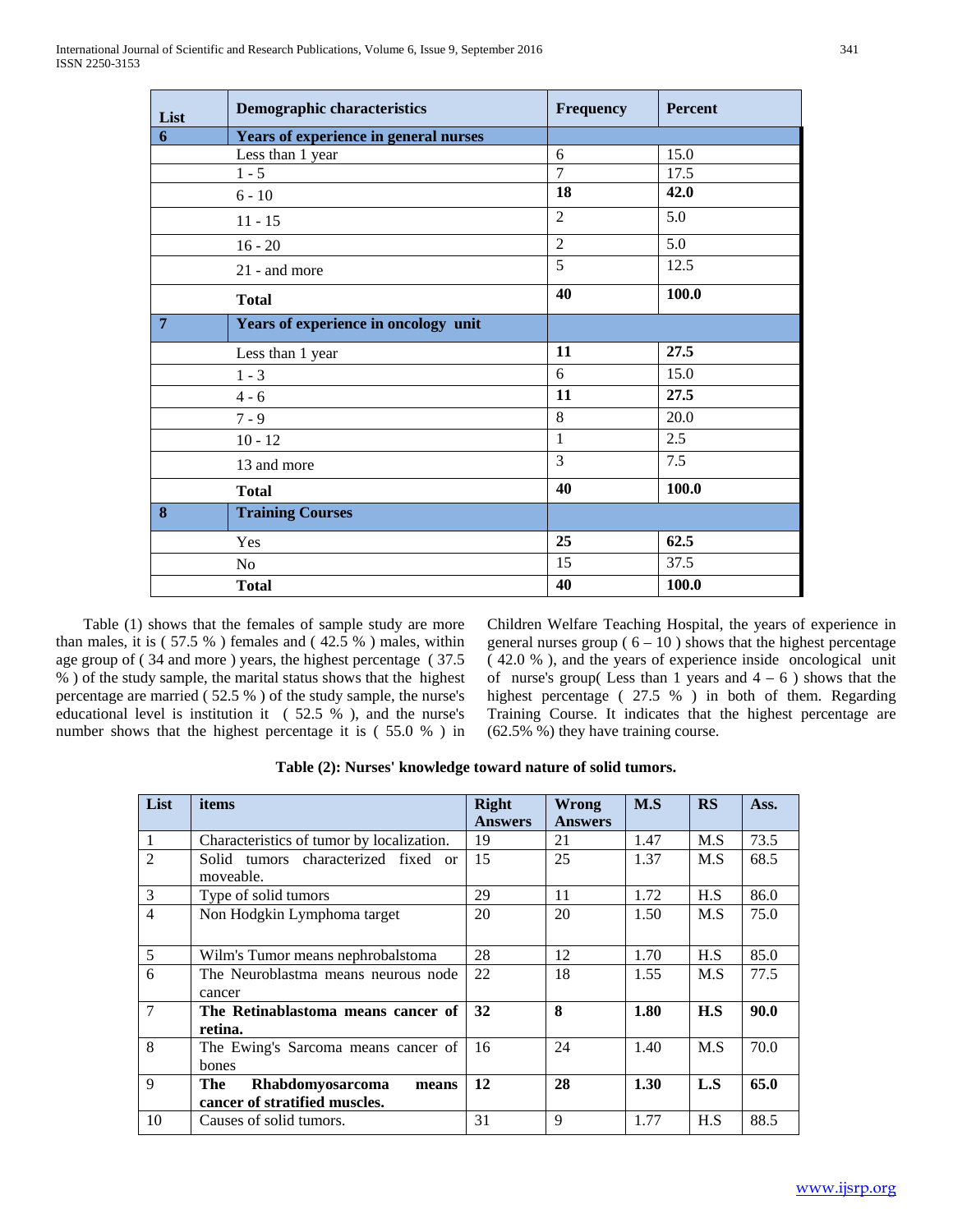| 11           | Symptoms of Hodgkin's disease. | 17  | 23  | 1.42 | M.S | 71.0 |
|--------------|--------------------------------|-----|-----|------|-----|------|
| 12           | Symptoms of Wilm's Tumor.      | 12  | 28  | 1.30 | L.S | 65.0 |
| 13           | Symptoms of Neuroblastma.      | 17  | 23  | 1.42 | M.S | 71.0 |
| 14           | Symptoms of Retinablastoma.    | 16  | 24  | 1.40 | M.S | 70.0 |
| 15           | Symptoms of Rhabdomyosarcoma   | 16  | 24  | 1.40 | M.S | 70.0 |
| 16           | Symptoms of Ewing's Sarcoma    | 23  | 17  | 1.57 | M.S | 78.5 |
| 17           | The diagnosis of solid tumors  | 28  | 12  | 1.70 | H.S | 85.0 |
| 18           | The stages of solid tumors     | 22  | 18  | 1.55 | M.S | 77.5 |
| 19           | Treatment of the solid tumors. | 29  | 11  | 1.72 | H.S | 71.0 |
| <b>Total</b> |                                | 404 | 356 | 1.53 | M.S | 76.5 |

**Mean of Score (MS) = Low Less than (1.33), Moderate = (1.33-1.67), High= More than (1.67)** Table (2) demonstrated the total mean of scores (1.53) is moderate for nurses' knowledge.

|  |  | Table (3): Nurses' practices concerning solid tumors. |
|--|--|-------------------------------------------------------|
|--|--|-------------------------------------------------------|

| <b>Items</b>     |                                                                                                   | <b>Always</b>  | Some time               | never          | M.S            | R.S   | Ass.                 |
|------------------|---------------------------------------------------------------------------------------------------|----------------|-------------------------|----------------|----------------|-------|----------------------|
| $\mathbf{1}$     | General rules to be observed before holding any nursing action :                                  |                |                         |                |                |       |                      |
| 1.1              | Hand washing before any nursing<br>action.                                                        | 36             | $\overline{\mathbf{4}}$ | $\mathbf{0}$   | 2.9            | 96.66 | H.S                  |
| 1.2              | Hand washing after any nursing<br>procedure.                                                      | $\overline{9}$ | 26                      | $\overline{5}$ | 2.1            | 70.0  | M.S                  |
| 1.3              | Preparation of equipment.                                                                         | 34             | $\overline{6}$          | $\overline{0}$ | 2.8            | 93.33 | H.S                  |
| 1.4              | Provide explanation about<br>each<br>procedure applied to child<br>and<br>mother.                 | 11             | 23                      | 6              | 2.1            | 70.0  | M.S                  |
| 1.5              | Documentation for nursing action<br>inside patient chart.                                         | 38             | $\overline{2}$          | $\Omega$       | 2.9            | 96.66 | H.S                  |
| 1.6              | Care of the equipment after finishing<br>the procedure.                                           | 28             | 12                      | $\Omega$       | 2.7            | 90.0  | H.S                  |
| 2 <sup>1</sup>   | <b>Measure vital signs:</b><br>2.1. Temperature measurement through the armpit:                   |                |                         |                |                |       |                      |
| 2.1.1            | Make sure that the thermometer is<br>less than 35 $\degree$ C by shaking down the<br>thermometer. | 40             | $\theta$                | $\theta$       | 3              | 100.0 | $\operatorname{H.S}$ |
| 2.1.2            | Wiping the armpit area dried                                                                      | 10             | $\mathbf{0}$            | 30             | 1.5            | 50.0  | L.S                  |
| 2.1.3            | Put the thermometer under the armpit<br>and put the hand over the chest.                          | 40             | $\overline{0}$          | $\overline{0}$ | $\overline{3}$ | 100.0 | H.S                  |
| 2.1.4            | Leave the thermometer for 3-5<br>minutes.                                                         | 40             | $\Omega$                | $\Omega$       | $\overline{3}$ | 100.0 | H.S                  |
| 2.1.5            | Read thermometer and addition 0.6 °<br>C to the existing reading.                                 | 40             | $\Omega$                | $\Omega$       | $\overline{3}$ | 100.0 | $\overline{H.S}$     |
| 2.1.6            | Cleaning and disinfection of the<br>thermometer.                                                  | 36             | $\overline{4}$          | $\Omega$       | 2.9            | 96.66 | H.S                  |
| $\overline{2.2}$ | <b>Pulse right</b>                                                                                |                |                         |                |                |       |                      |
| 2.2.1            | Check the status of the child in the<br>bed.                                                      | $\overline{2}$ | 4                       | 34             | 1.2            | 70.0  | M.S                  |
| 2.2.2            | Make sure that the hand in a<br>comfortable position                                              | $\Omega$       | $\overline{4}$          | 36             | 1.1            | 36.66 | L.S                  |
| 2.2.3            | Put the top of three fingers on the<br>radial artery area.                                        | $\Omega$       | $\overline{4}$          | 36             | 1.1            | 36.66 | L.S                  |
| 2.2.4            | Put the hand over the chest.                                                                      | $\overline{2}$ | $\overline{2}$          | 36             | 1.1            | 36.66 | L.S                  |
| 2.2.5            | Counting the pulse for full minute.                                                               | $\overline{2}$ | $\overline{2}$          | 36             | 1.1            | 36.66 | L.S                  |
| $\overline{2.3}$ | <b>Respiratory right.</b>                                                                         |                |                         |                |                |       |                      |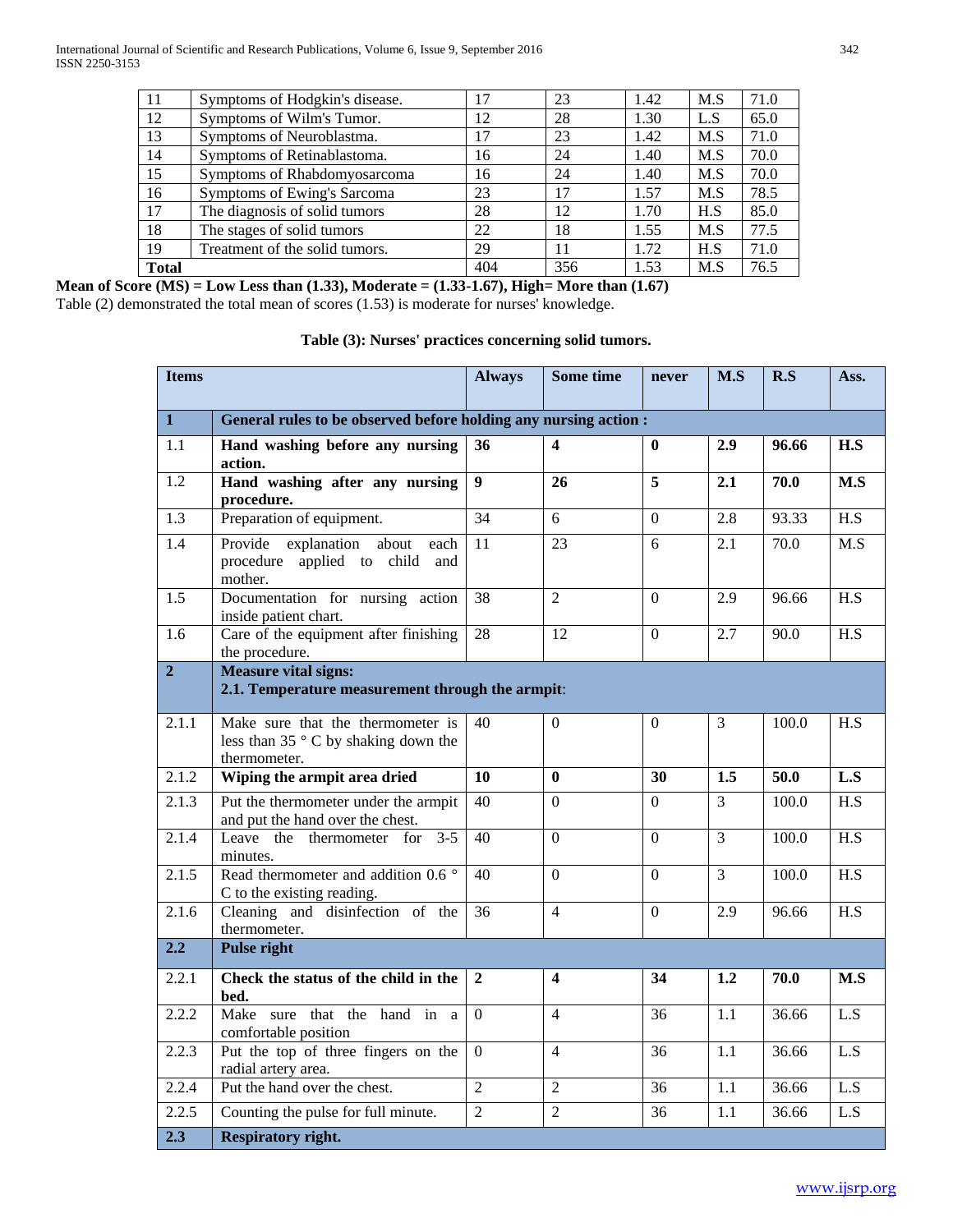| 2.3.1                   | Place the child's arm over the chest<br>and observe treating.          | $\overline{\mathcal{A}}$ | $\Omega$       | 36               | 1.2            | 70.0  | M.S |
|-------------------------|------------------------------------------------------------------------|--------------------------|----------------|------------------|----------------|-------|-----|
| 2.3.2                   | Count breathing for full minute.                                       | $\overline{4}$           | $\Omega$       | 36               | 1.2            | 70.0  | M.S |
|                         |                                                                        |                          |                |                  |                |       |     |
| 2.4                     | <b>Measurement of blood Pressure:</b>                                  |                          |                |                  |                |       |     |
|                         |                                                                        |                          |                |                  |                |       |     |
| 2.4.1                   | Make sure that the blood pressure<br>device is working properly.       | $\overline{4}$           | $\Omega$       | 36               | 1.2            | 70.0  | M.S |
| 2.4.2                   | Make sure that the stethoscope work<br>well.                           | $\overline{4}$           | $\overline{0}$ | 36               | 1.2            | 70.0  | M.S |
| 2.4.3                   | cuff<br>of<br>the<br>Wrap<br>the<br>syphgmonometer correctly.          | $\overline{4}$           | $\Omega$       | 36               | 1.2            | 70.0  | M.S |
| 2.4.4                   | Measure blood pressure systolic and<br>diastolic.                      | $\overline{4}$           | $\overline{2}$ | 34               | 1.2            | 70.0  | M.S |
| 3 <sup>1</sup>          | <b>Administration of Intravenous solutions</b>                         |                          |                |                  |                |       |     |
| 3.1                     | Clean the top of bottle with alcohol.                                  | 10                       | 6              | 24               | 1.6            | 53.33 | L.S |
|                         | Remove air from I.V set.                                               | 40                       | $\overline{0}$ | $\overline{0}$   | $\overline{3}$ | 100.0 | H.S |
| 3.2                     |                                                                        |                          |                |                  |                |       |     |
| 3.3                     | Use kidney basin to receive the<br>running fluid from I.V set.         | 38                       | $\overline{0}$ | $\overline{2}$   | 2.9            | 96.66 | H.S |
| 3.4                     | Lock screw valve after removing air<br>from I.V set fix screw on tube. | 40                       | $\mathbf{0}$   | $\overline{0}$   | 3              | 100.0 | H.S |
| 3.5                     | Connect I.V set with (Cannula).                                        | 40                       | $\overline{0}$ | $\overline{0}$   | $\overline{3}$ | 100.0 | H.S |
| $\overline{\mathbf{4}}$ | <b>Fix the Cannula</b>                                                 |                          |                |                  |                |       |     |
| 4.1                     | Wrapping the tourniquet.                                               | 38                       | $\overline{2}$ | $\boldsymbol{0}$ | 2.9            | 96.66 | H.S |
| 4.2                     | Sense the vein                                                         | 38                       | $\overline{2}$ | $\mathbf{0}$     | 2.9            | 96.66 | H.S |
| 4.3                     | Clean and disinfect the area with<br>alcohol sponge.                   | 38                       | $\overline{2}$ | $\overline{0}$   | 2.9            | 96.66 | H.S |
| 4.4                     | Insert cannula                                                         | 40                       | $\mathbf{0}$   | $\mathbf{0}$     | $\overline{3}$ | 100.0 | H.S |
| 4.5                     | Make sure that cannula in right place.                                 | 37                       | 3              | $\boldsymbol{0}$ | 2.8            | 93.33 | H.S |

| 5   | <b>Administration of medications.</b>                     |              |                |          |              |       |     |
|-----|-----------------------------------------------------------|--------------|----------------|----------|--------------|-------|-----|
| 5.1 | Make sure of patient's name.                              | 40           | $\Omega$       | $\Omega$ | 3            | 100.0 | H.S |
| 5.2 | Make sure of medications name.                            | 40           | $\Omega$       | $\Omega$ | 3            | 100.0 | H.S |
| 5.3 | Be sure about the route of drug<br>administration.        | 40           | $\Omega$       | $\Omega$ | 3            | 100.0 | H.S |
| 5.4 | Be sure about dosage of medication                        | 40           | $\Omega$       | $\Omega$ | 3            | 100.0 | H.S |
| 5.5 | Make sure about the time of giving<br>medication.         | 40           | $\Omega$       | $\Omega$ | 3            | 100.0 | H.S |
| 5.6 | Monitor child's administration of<br>medication           | $\mathbf{0}$ | $\mathbf{0}$   | 40       | $\mathbf{1}$ | 33.33 | L.S |
| 6   | <b>Blood withdrawn.</b>                                   |              |                |          |              |       |     |
| 6.1 | Make sure of medical<br>guidance<br>concerning procedure. | 40           | $\Omega$       | $\Omega$ | 3            | 100.0 | H.S |
| 6.2 | Make sure of the type of test.                            | 40           | $\Omega$       | $\Omega$ | 3            | 100.0 | H.S |
| 6.3 | Fix the tourniquet.                                       | 40           | $\Omega$       | $\Omega$ | 3            | 100.0 | H.S |
| 6.4 | Sense the site of vein.                                   | 40           | $\Omega$       | $\Omega$ | 3            | 100.0 | H.S |
| 6.5 | Clean and disinfect the area with<br>alcohol sponge.      | 38           | $\overline{2}$ | $\Omega$ | 2.9          | 96.66 | H.S |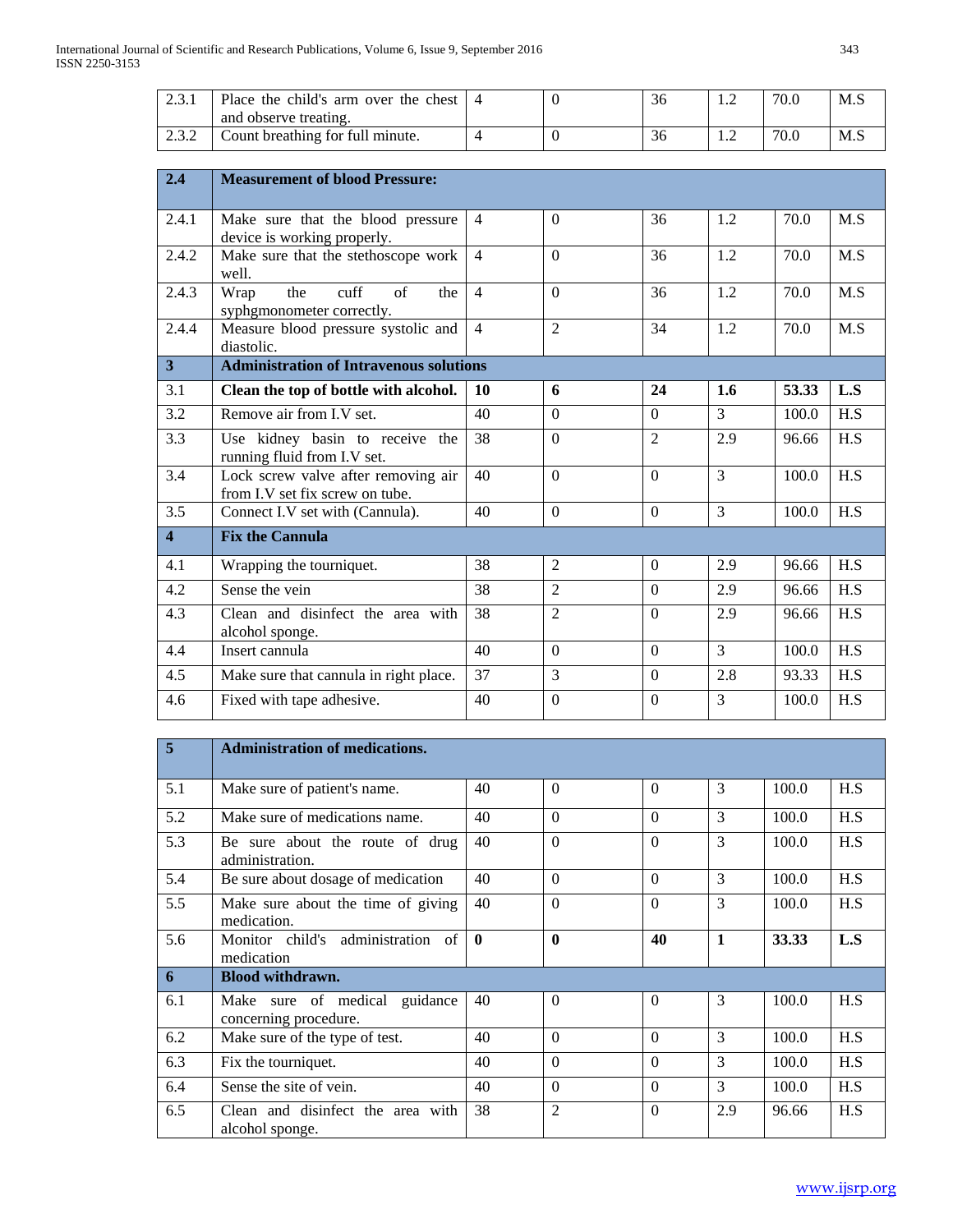| 6.6 | Administration the needle of syringe    | 40 |  | 100.0 | H.S |
|-----|-----------------------------------------|----|--|-------|-----|
|     | into a vein and draw blood.             |    |  |       |     |
| 6.7 | Put a piece of sterile gauze on the     | 40 |  | 100.0 | H.S |
|     | place of administration of the syringe. |    |  |       |     |
| 6.8 | Put the blood in the test tube.         | 40 |  | 100.0 | H.S |
|     |                                         |    |  |       |     |
| 6.9 | Put label on test tube by patient       | 40 |  | 100.0 | H.S |
|     | name.                                   |    |  |       |     |

| $\overline{7}$ | <b>Infection Control</b>                                                                   |          |                |                |              |       |     |
|----------------|--------------------------------------------------------------------------------------------|----------|----------------|----------------|--------------|-------|-----|
| 7.1            | Wearing the gown.                                                                          | 38       | $\overline{2}$ | $\Omega$       | 2.9          | 96.66 | H.S |
| 7.2            | Wear medical gloves.                                                                       | 24       | 10             | 6              | 2.4          | 80.0  | H.S |
| 7.3            | Put a mask.                                                                                | 25       | 10             | 5              | 2.5          | 83.33 | H.S |
| 7.4            | Put the protective eye glasses.                                                            | $\bf{0}$ | $\mathbf{0}$   | 40             | $\mathbf{1}$ | 33.33 | L.S |
| 7.5            | Checking the patient room.                                                                 | 26       | 12             | $\overline{2}$ | 2.6          | 86.66 | H.S |
| 7.6            | Use sharp medical waste container.                                                         | 32       | 6              | $\overline{2}$ | 2.7          | 90.0  | H.S |
| 7.7            | Work<br>mechanisms<br>disposal<br>$\sigma$ f<br>medical waste                              | 34       | $\overline{2}$ | $\overline{4}$ | 2.7          | 90.0  | H.S |
| 8              | General guidelines for the child and parents.                                              |          |                |                |              |       |     |
| 8.1            | Daily bath interest of the child.                                                          | 17       | 17             | 6              | 2.2          | 90.0  | H.S |
| 8.2            | Cut and trim the nails of the child.                                                       | 14       | 12             | 14             | 2            | 66.66 | M.S |
| 8.3            | Checking the<br>quality of the<br>patient's diet.                                          | 5        | <b>10</b>      | 25             | 1.5          | 50.0  | L.S |
| 8.4            | Educate parents' commitment<br>to<br>treatment even after the remission of<br>the disease. | 12       | 22             | 6              | 2.1          | 70    | M.S |
| 8.5            | Offer the medical advice in case of<br>relapse episode.                                    | 13       | 11             | 16             | 1.9          | 96.66 | H.S |
| 8.6            | Educate parents about the importance<br>of compliance on treatment.                        | 10       | 14             | 16             | 1.8          | 60.0  | L.S |
| <b>Total</b>   |                                                                                            | 1599     | <b>240</b>     | 641            | 2.3          | 76.66 | M.S |

**Mean of Score (MS) = Low Less than (1.66), Moderate = (1.66-2.33), High= More than (2.33)**

Table (3) demonstrated the total mean of score for nurses' knowledge and practice indicate that there is moderate level knowledge and practice toward solid tumors

#### IV. DISCUSSION OF THE RESULTS

 Table (2) demonstrates the total mean scores (1.53) is moderate for nurses' knowledge toward nature of solid tumors, and the table also shows that the high score (1.80) for nurses answers were adequate knowledge concerning item (7) which is centered around retinoblastoma and the low score (1.30) of nurses answers were inadequate knowledge concerning the item (9) which is centered around the rhabdomyosarcoma.

These results supported by Sazzad, H. (2010)<sup>7</sup>. A study about Nurses Knowledge and attitude, and Pain Management Practices of postoperative Pediatric in Bangladesh. Which

revealed that, total, nurses level of knowledge and attitudes to postoperative pain management in children was at the moderate level M=66.79%. Also the current study result was disagreed with the study done by Lui, L. (2005)<sup>8</sup>, that report the showed Knowledge score of pain management the mean total right score was low (M=9.49) with range from (4 to 16) score.

 Table (3) demonstrated the total mean score (2.3) is moderate for nurses' practices concerning solid tumors. Also the table shows the item (1)

 (General role in nursing action) recorded the higher score (2.9), concerning the item (1.1) of hand washing before any nursing action; for the item (2) (measure vital sings) recorded low score (1.5) concerning (2.1.2) (wiping the armpit); and the